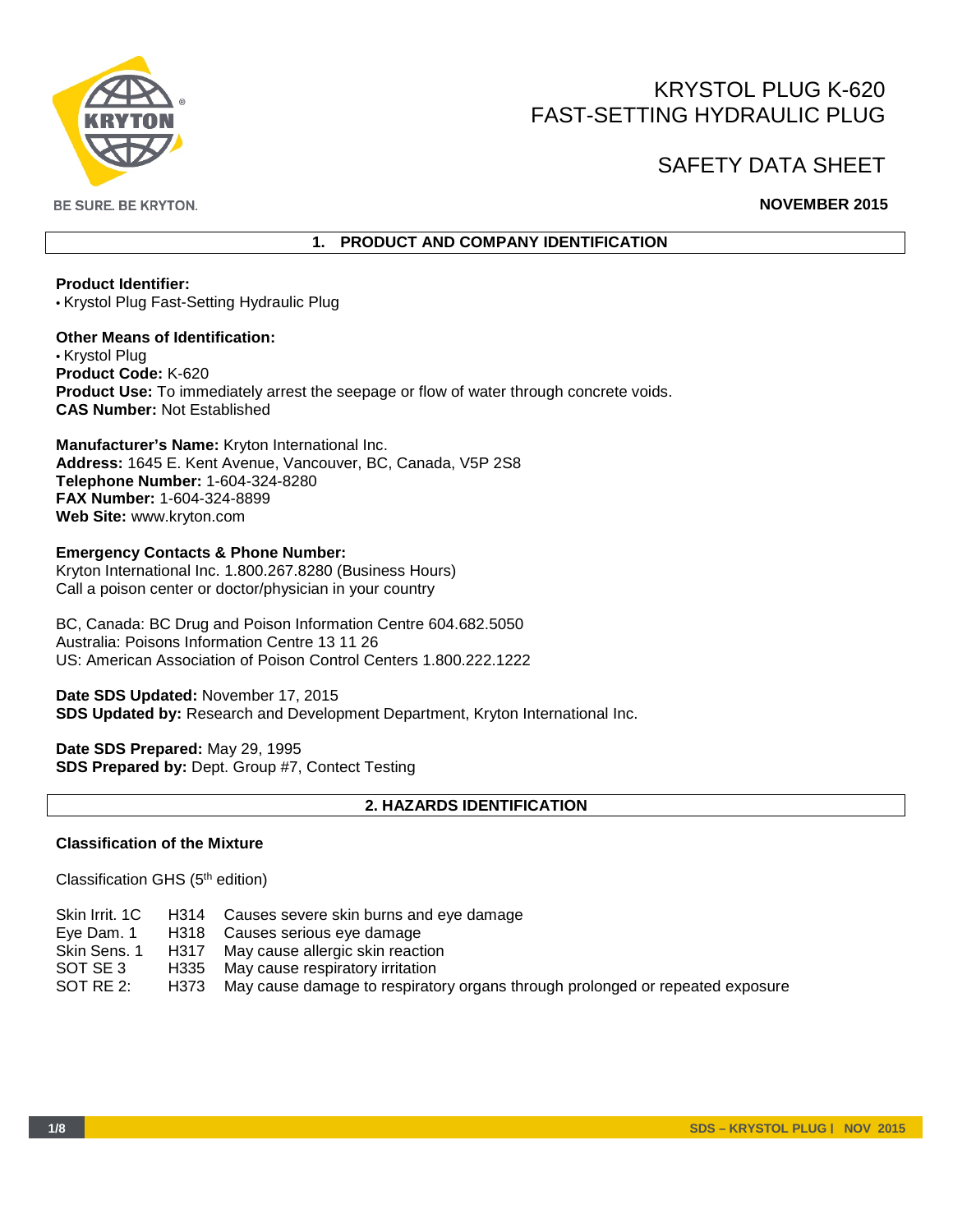# **Hazard Pictograms**



Signal Word – Danger

Hazard Statements

- H314 Causes severe skin burns and eye damage
- H318 Causes serious eye damage
- H317 May cause allergic skin reaction
- H335 May cause respiratory irritation
- H373 May cause damage to respiratory organs through prolonged or repeated exposure

#### Precautionary Statements

P201 - Obtain special instructions before use

P202 - Do not handle until all safety precautions have been read and understood

P260 - Do not breathe dust

P264 - Wash hands, forearms and exposed areas thoroughly after handling

P272 - Contaminated work clothing should not be allowed out of the workplace.

P280 - Wear protective gloves, protective clothing, face protection and eye protection

P301, P330, P331- If swallowed, rinse mouth, do not induce vomiting.

P303, P361, P353, P352 - If on skin or hair, remove all contaminated clothing, rinse skin thoroughly and wash with soap and water.

P304, P340 - If inhaled, remove person to fresh air and keep at rest in position of comfortable breathing

P305, P351, P338 - If in eyes, rinse with water for several minutes. Remove contact lenses if present and easy to do so. Continue rinsing.

P310 - Immediately call a poison center or doctor/physician

## **Other Hazards**

• Grey, odorless and fine powder. It is not combustible or explosive. Short-term exposure to the dry powder presents little or no hazard. May irritate eyes, skin and respiratory tract. Exposure of sufficient duration to wet product or to dry product on moist areas of body, can cause caustic burn.

• This product has not been identified as a risk of lung cancer. This product contains crystalline quartz from sand (silicon dioxide). Crystalline quartz is classified as a carcinogen by IARC and NTP; it is a suspected human carcinogen by ACGIH; it has not classified as a carcinogen by NOHSC. The major route of entry is inhalation. Although this product contains less than 0.003% of respirable silica dust, well ventilate area and respirator is recommended. When wetted or final set form, risk of any airborne respirable dust will be low, but dry residues, or dust from cutting, grinding, abrading or finishing the set product may contain respirable crystalline silica.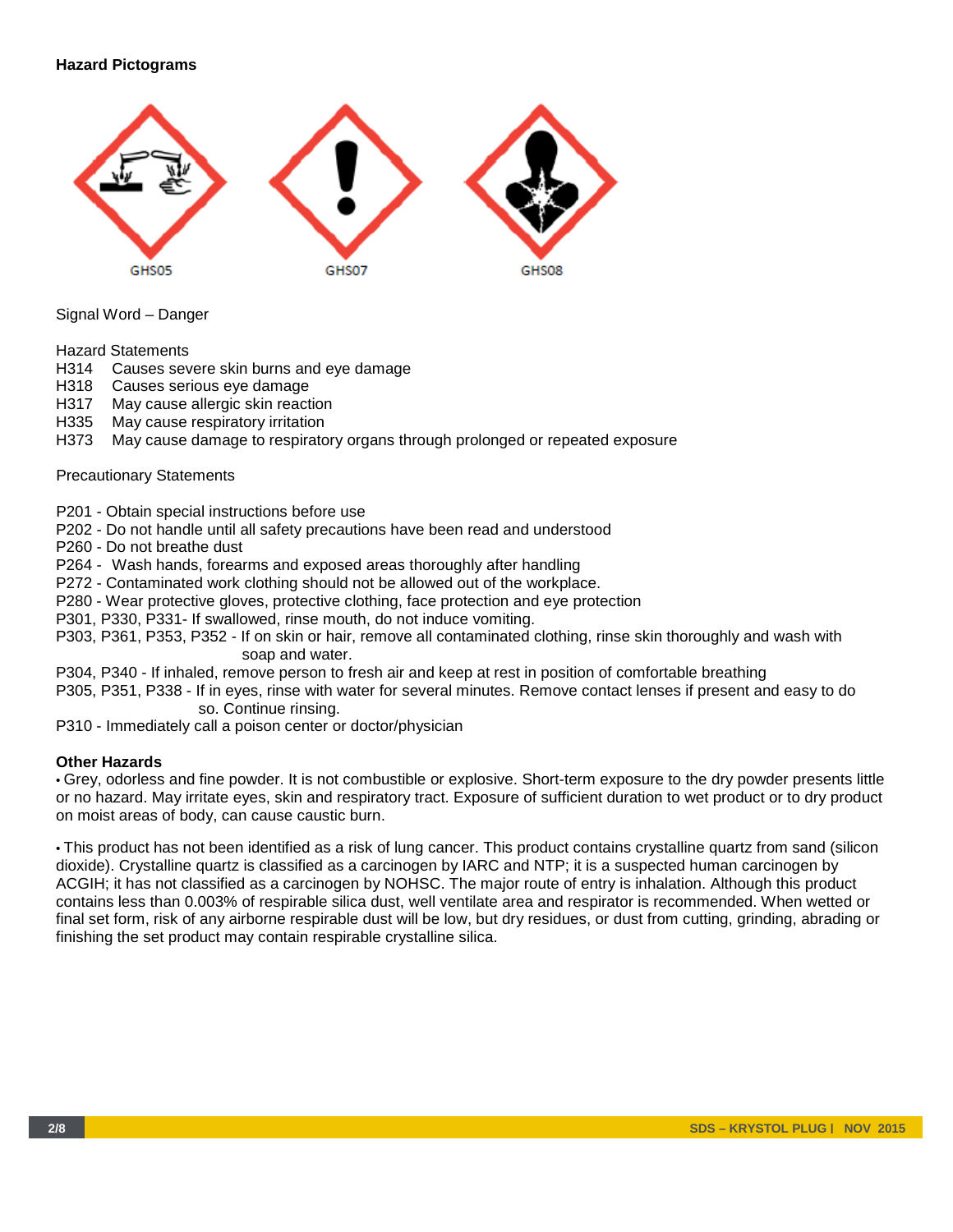# **3. COMPOSITION/INFORMATION ON HAZARDOUS INGREDIENTS**

| Ingredient name<br>CAS#<br><b>EINECS</b>                             | <b>Content</b><br>$(\%)$             | <b>ACGIH TLV-</b><br><b>TWA</b><br>(mg/m <sub>3</sub> ) | <b>OSHA PEL-8h</b><br>TWA<br>$(mq \text{ dust/m}_3)$<br>$T:$ total, $R:$<br>Respirable | $LD_{50}$<br>$LC_{50}$                   | <b>GHS</b><br><b>Classification</b>                                                                |
|----------------------------------------------------------------------|--------------------------------------|---------------------------------------------------------|----------------------------------------------------------------------------------------|------------------------------------------|----------------------------------------------------------------------------------------------------|
| <b>Portland Cement</b><br>CAS#<br>65997-15-1<br>EINECS#<br>266-043-4 | $15 - 40$                            | 10                                                      | 15 $(T)$<br>5(R)                                                                       | Not Available<br>Not Available           | Skin Irrt. 2<br>H <sub>315</sub><br>Eye Dam. 1<br>H318<br>Skin Sens. 1<br>H317<br>STOT SE3<br>H335 |
| Silica, Quartz<br>CAS#<br>14808-60-7<br>EINECS#<br>238-878-4         | 15-40<br>(Respirable:<br>$< 0.003$ ) | 0.025                                                   | $30/(%SiO2+2)$ (T)<br>10/(%SiO2+2) (R)                                                 | 500mg/kg (oral,<br>rat)<br>Not Available | STOT SE 2<br>H373                                                                                  |

## **4. FIRST AID MEASURES**

When contacting a physician, take this SDS with you.

# **Eyes:**

• Do not rub eye(s) as additional cornea damage is possible by mechanical stress.

•Rinse cautiously with water for several minutes. Remove contact lenses, if present and easy to do. Continue rinsing for at least 60 minutes. Immediately call a POISON CENTER or doctor/physician.

# **Skin:**

- For dry product, remove and rinse abundantly with water.
- For wet product, wash skin with water.
- Remove contaminated clothing, footwear, watches, etc. and clean thoroughly before re-using them.
- Seek medical treatment in all cases of irritation or burns.

#### **Ingestion:**

- Do not induce vomiting.
- If person is conscious, wash out mouth with water and give plenty of water to drink.
- Get immediate medical attention or contact anti poison center.

# **Inhalation:**

- Remove to fresh air and at rest and in a position of comfortable breathing.
- If breathing has stopped, institute artificial respiration.
- Get medical attention if discomfort remains.

Most Important Symptoms and Effects both Acute and Delayed

Acute: Corrosive to skin, eyes and respiratory tract. Exposure may produce allergic reaction.

Delayed: Long term exposure to dust may result in lung damage.

## **5. FIREFIGHTING MEASURES**

**Flammability:** Noncombustible **Means of Extinction:** Water, Fog, Alcohol-Resistant Foam, Dry Chemical or Carbon Dioxide (CO2) **Flashpoint and Method:** Non-combustible, >200F **Autoignition Temperature:** Not Applicable **Fire and Explosion Data:** Not Applicable **Hazardous Combustion Products:** Not Applicable **Fire Fighting Instructions:** Firefighters should wear self-contained breathing apparatus and full protective gear. Product reacts with water and creates heat.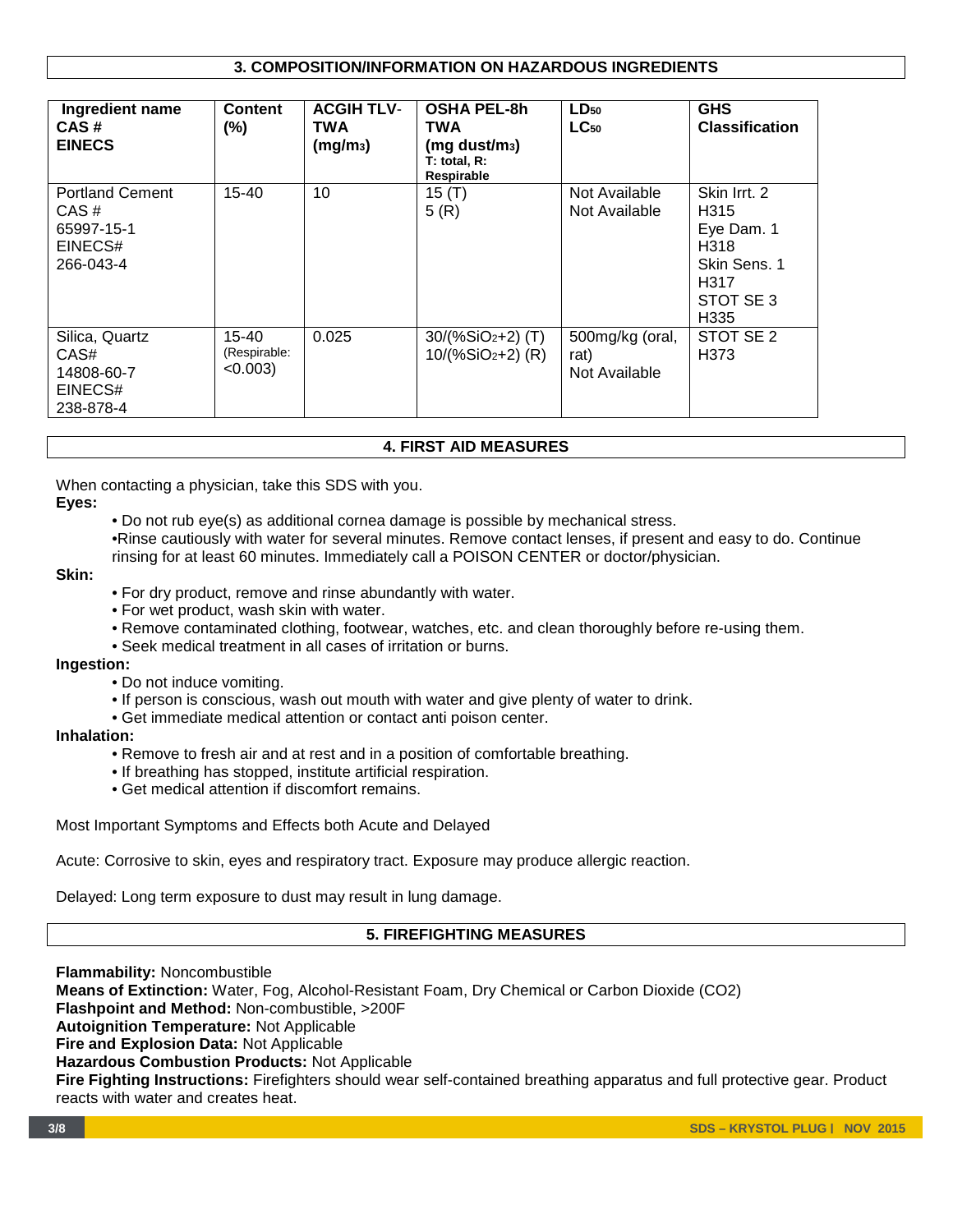# **6. ACCIDENTAL RELEASE MEASURES**

**Personal precautions:** Wear protective equipment as described under section 8 and follow the advice for safe handling and use given under section 7. Emergency procedures are not required.

**Environment precautions:** Do not wash product down sewage and drainage systems or into bodies of water.

#### **Methods for cleaning up:**

- Use dry cleanup methods that do not cause airborne dispersion, e.g.: Vacuum cleaner (Industrial portable units,
- equipped with high efficiency particulate filters (HEPA filter) or equivalent technique).
- Wipe-up the dust by mopping, wet brushing or water spraying and remove wet product.
- When vacuum cleaning or wet cleaning are not possible and only dry cleaning with brushes can be done, ensure that the workers wear appropriate personal protective equipment and prevent dust from spreading.
- Place spilled materials into a container. Allow material to dry and solidify before disposal.

#### **7. HANDLING AND STORAGE**

#### **Handling Procedures and Equipment:**

• Avoid contact with skin and eyes by wearing protective equipment: safety goggles, protective clothing, nitrile gloves and waterproof shoes.

- Use in well-ventilated area or wear NIOSH-approved respirator with particulate cartridges or filter.
- Do not handle or store near food and beverages or smoking materials.
- Carrying bags/buckets may cause sprains and strains to the back, arms, shoulders and legs.
- Handle with care and use appropriate control measures.
- Wash hands thoroughly with soap and water after handling.
- Keep container closed when not in use.

#### **Storage Requirements:**

• Bulk product should be stored in containers that are waterproof, dry (internal condensation minimized), clean and protected from contamination.

• Product can build-up or adhere to the walls of a confined space. It can release, collapse or fall unexpectedly.

- Keep containers tightly closed.
- Protect from moisture.
- Store in a cool, dry place.
- Keep out of reach of children.

# **8. EXPOSURE CONTROL/PERSONAL PROTECTION**

#### **Exposure Limits:**

• Portland Cement, CAS# 65997-15-1 WELs EH40/2005 (UK), 8 hr TWA, 2007 : 10 mg/m $\frac{1}{2}$  inhalable dust, 4 mg/m $\frac{1}{2}$  respirable dust. ACGIH TLV-TWA 2000: 10 mg total dust/m<sup>3</sup> OSHA PEL, 8-hr TWA: 15 mg total dust/m<sup>3</sup>, 5 mg respirable dust/m<sup>3</sup> Chromium VI (hexavalent): 0.05mg/m<sup>3</sup> - sensitiser

• Silica, Quartz, CAS#14808-60-7 WELs EH40/2005 (UK), 8 hr TWA, 2007: 0.1 mg/m<sup>3</sup> respirable dust ACGIH TLV-TWA 2008: 0.025 mg respirable dust/m<sup>3</sup> OSHA PEL, 8-hr TWA: 10 mg respirable dust/m<sup>3</sup> (percent silica  $+ 2$ ) NIOSH REL, 8-hr TWA: 0.05 mg respirable dust/m<sup>3</sup>

**Specific Engineering Controls:** Use general or local exhaust ventilation to keep dust levels below exposure limits. If exceed the limits, use a properly fitted and NIOSH approved respirator.

# **Personal Protective Equipment:**

- Gloves: Chemical resistant rubber or nitrile gloves
- Respirator: NIOSH approved with particulates filter or cartridge
- Eye: Safety goggles or safety glasses with side shields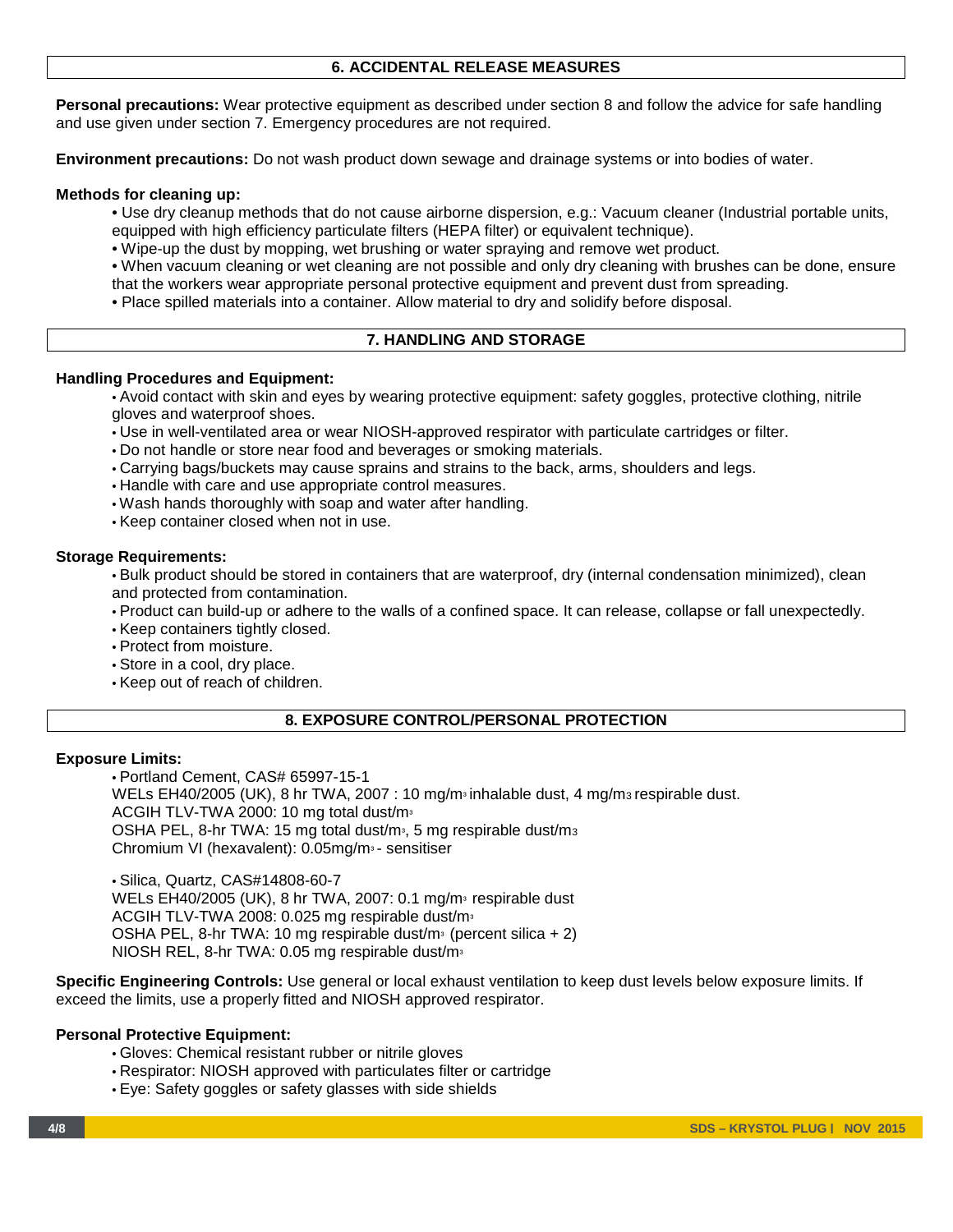• Footwear: Waterproof

• Clothing: Long sleeve and long pants to avoid skin contact

• Other: Wash thoroughly with soap and water after handling. Do not eat, drink or smoke while handling the product to avoid contact with skin or mouth.

## **9. PHYSICAL AND CHEMICAL PROPERTIES**

**Physical State:** Powder (Solid) **Odour and Appearance:** Odourless, Grey, mixture of finely divided and granules particulate. **Odour Threshold:** Not Applicable **Specific Gravity:** 2.6 – 3.0 **Vapor Density:** Not Applicable **Vapor Pressure:** Not Applicable **Evaporation Rate:** Not Applicable **Boiling Point:** Not Applicable **Melting Point:** Not Applicable **pH (in water):** 12-14 (Alkaline) **Coefficient of Water/Oil Distribution:** Not Applicable **Solubility in Water:** Slightly soluble (10-15%) **Relative bulk density:** 1.3 – 1.6 **Viscosity:** Not Applicable **VOC content:** 0 g/L, EU (w/w) 0% **Flammability:** Noncombustible **Flashpoint:** Not Applicable **Upper/Lower Flammability or Explosive Limits:** Not Applicable **Auto-ignition Temperature:** Not Applicable **Decomposition Temperature:** Not Applicable

# **10. STABILITY AND REACTIVITY**

**Chemical Stability:** Stable

**Conditions to Avoid (Stability):** Unintended contact with water or moisture, which produces caustic solutions, pH 12-14. **Incompatibility with Other Substances:** React with acids, ammonium salts, fluorine, lithium and aluminum, which may liberate Carbon Monoxide, Carbon Dioxide or Hydrogen.

**Hazardous Polymerization:** Cannot occur

**Possibility of Hazardous Reactions:** No additional remark

**Hazardous Decomposition Products:** Will not spontaneously occur. Adding water produces caustic calcium hydroxide. **Other Precautions:** When mix with water, the mixture is caustic with pH12-14 and it can get hot.

## **11. TOXICOLOGICAL INFORMATION**

**Routes of Entry:** Skin Contact, Eye Contact, Inhalation and Ingestion

## **Effects of Acute Exposure to Product:**

- May cause eyes, skin and respiratory irritation, inflammation or severe chemical burns if direct contacted by large amount of product.
- May cause skin thickening, cracking or fissuring if contacted to wet product or dry product with wet skin.
- May cause coughing, sneezing and shortness of breath if exposed in excess of occupational exposure limits.

## **Effects of Chronic Exposure to Product:**

• Multiple skin exposure over weeks or months leading to eczema or dermatitis. Content of sensitizing Cr(VI) is below 0.002% according to regulation.

- Exposure to crystalline silica may cause silicosis and serious lung disease.
- Repeated or prolonged inhalation of dust may lead to chronic respiratory irritation
- Sensitivity reactions may occur from prolonged and repeated exposure

**Irritancy of Product:** Can be irritating to eyes, skin, and respiratory tract. **Skin Sensitization:** Can cause caustic burns and dermatitis when wet.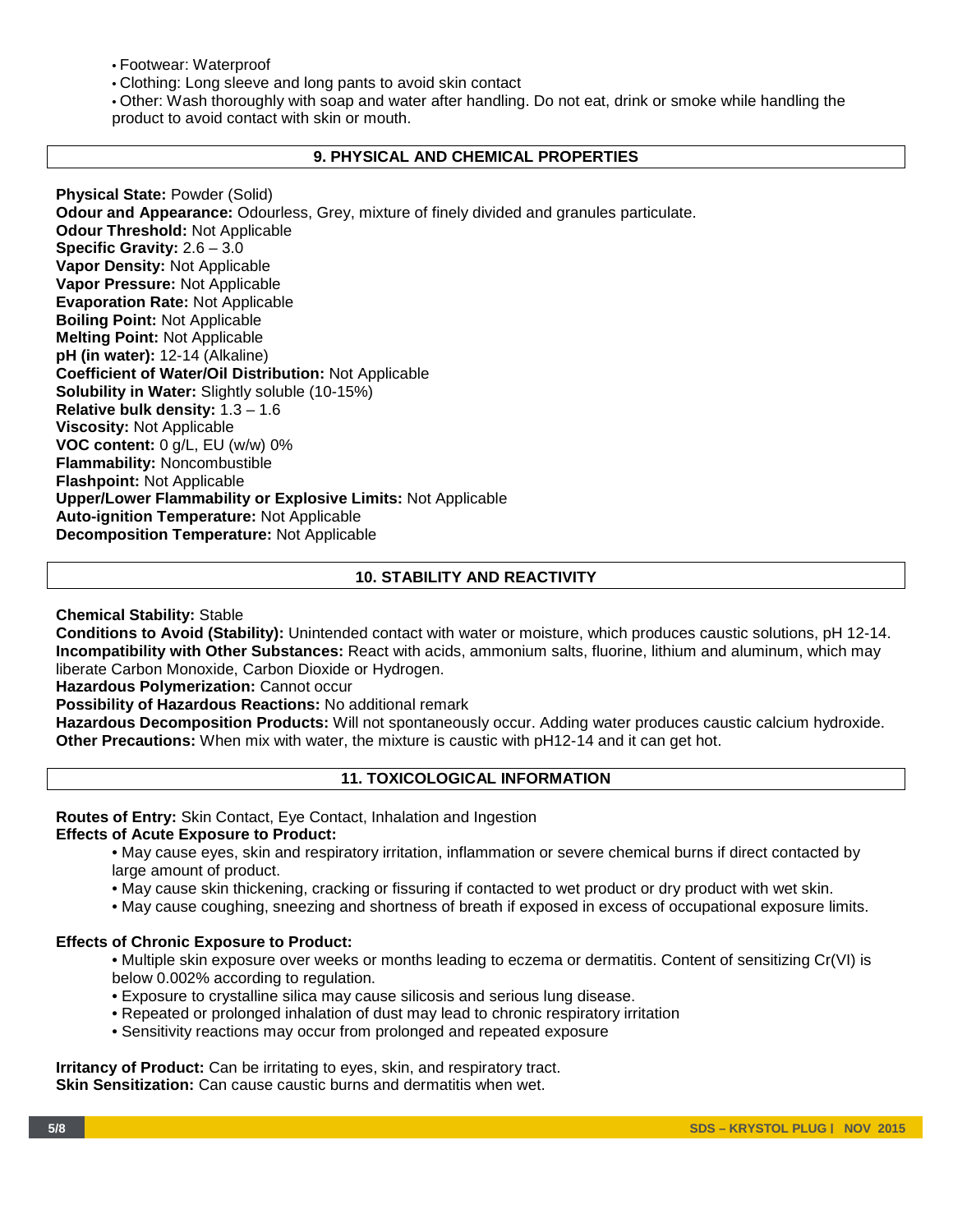# **Respiratory Sensitization:** Can cause chemical burn when wet. Respirable crystalline silica can cause silicosis and serious lung disease.

# **Numerical Measures of Toxicity:** Not Available

**Carcinogenicity:** No causal association between this product exposure and cancer has been established, but Silica, Quartz (CAS# 14808-60-7), one of the ingredients is listed as carcinogen by IARC and NTP. The respirable dust is lower than 0.003% in this product. It is lower than the GHS classification concentration limit(≥0.1%), so the product is not classified as carcinogen.

• Silica, Quartz (CAS# 14808-60-7) IARC Group 1 (Carcinogenic to humans) ACGIH Group A2 (Suspected human carcinogen) NTP Known carcinogen

**Reproductive Toxicity:** Not Available **Teratogenicity:** Not Available **Embryotoxicity: Not Available Name of Synergistic Products/ Effects:** Not Available

# **12. ECOLOGICAL INFORMATION**

## **Ecotoxicity:**

• The product is not expected to be hazardous to the environment.

• The addition of large amounts to water may, however, cause a rise in pH and may therefore be toxic to aquatic life under certain circumstances.

**Mobility:** Dry product is not volatile but might become airborne during handling operations.

**Persistence and degradability/Bio accumulative potential/Results of PBT Assessment/Other adverse effects:** Not Available

# **13. DISPOSAL CONSIDERATIONS**

Always dispose of in accordance with local, provincial (state), and federal regulations.

**Unused Residue or Dry Spillage:** Pick up dry material. Possibly reuse depending upon shelf life considerations and the requirement to avoid dust exposure. In case of disposal, harden with water and dispose according to local legislation.

**Slurries:** Allow to harden, avoid entry in sewage and drainage systems or into bodies of water and dispose according to 13.3.

## **After Addition of Water and Hardened:**

- Dispose of according to local legislation. Avoid entry into the sewage water system.
- Dispose of the hardened product as concrete waste. Due to inertisation, concrete waste is not a dangerous waste.
- EWC entries: 10 13 14 (waste concrete or concrete sludge) or 17 01 01 (concrete).

## **Packaging:**

- Completely empty the packaging and recycle / dispose in accordance with local legislation.
- EWC entry: 15 01 02 (plastic packaging).

# **14. TRANSPORT INFORMATION**

**Special Shipping Information:** This product is not listed as a Hazardous Material under TDG, DOT, IMDG, IATA and ADR/RID. No special precautions are needed apart from those mentioned under Section

entrante de la construction de la proponent de la proponent de la proponent de la proponent de la proponent de<br>En 1888, la proponent de la proponent de la proponent de la proponent de la proponent de la proponent de la pr

**PIN:** Not Applicable **TDG (Canada):** Not regulated **IMDG:** Not regulated **DOT (U.S.):** Not regulated **IATA:** Not regulated **IATA:** Not regulated **INDITIES ADR/RID: Not regulated**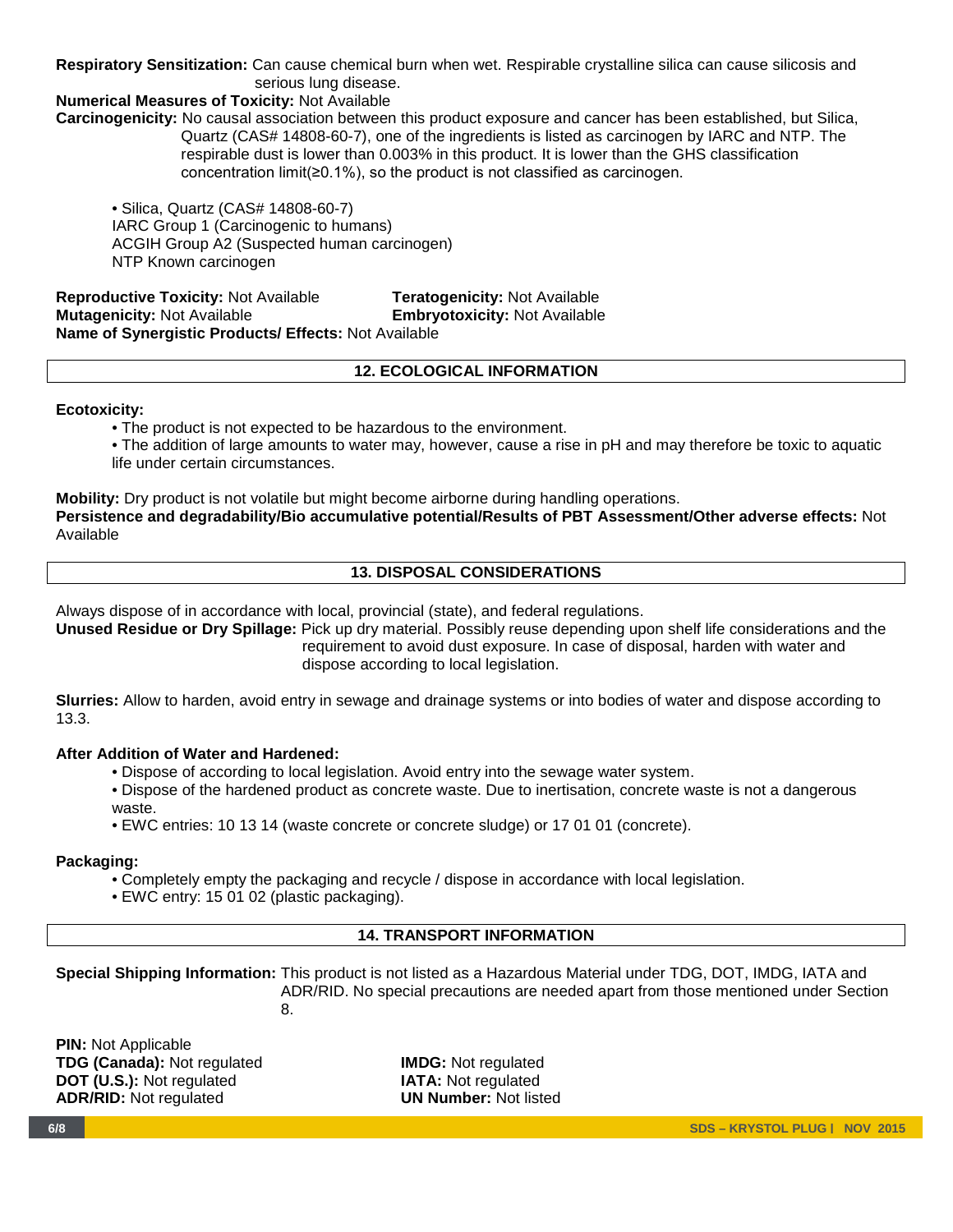# **15. REGULATORY INFORMATION**

This product is classified as non-Dangerous Goods

**WHMIS Classification:** D2A, toxic; E, Corrosive (when moistened)

**European Hazard Symbol**: C, Corrosive (when moistened); T, Toxic; Xi, Irritant

**Globally Harmonized System (GHS) Classification:** 

Acute Toxicity Category 4; Skin Corrosion/Irritation Category 1 (when moistened)

**HMIS:** Health \*2; Flammability 0; Physical Hazard 1.

- **OSHA:** This product is considered a hazardous chemical. It is recommended to follow "Safety and Health Program Management Guidelines" by OSHA.
- **TSCA:** This product is exempted from TSCA because it is defined as a mixture.
- **SARA:** This product is considered a hazardous chemical and has a delayed health hazard under section 311 and 312 of the Emergency Planning and Community Right to Know Act (EPCRA) of 1986. This product does not contain any ingredients regulated under Section 313 of the EPCRA, 1986 or 40 CFR 372.

#### **U.S. State Regulations:**

- New Jersey Workplace Hazard
- Pennsylvania Workplace Hazard
- California Proposition 65
- Massachusetts Hazardous Substance

## **This product has been classified in accordance with the hazard criteria of the Controlled Products Regulations (CPR) and the SDS contains all of the information required by the CPR.**

#### **16. OTHER INFORMATION**

#### **Abbreviations:**

| Abbreviations:   |                                                                                                      |  |  |  |  |
|------------------|------------------------------------------------------------------------------------------------------|--|--|--|--|
| <b>ACGIH</b>     | American Conference of Governmental Industrial Hygienists                                            |  |  |  |  |
| ADR/RID          | Agreement on the Transport of Dangerous Goods by Road/ Regulations on the International Transport of |  |  |  |  |
|                  | Dangerous Goods by Rail                                                                              |  |  |  |  |
| CAS#             | <b>Chemical Abstract Service number</b>                                                              |  |  |  |  |
| <b>CPR</b>       | <b>Controlled Products Regulations</b>                                                               |  |  |  |  |
| <b>DOT</b>       | U.S. Department of Transportation                                                                    |  |  |  |  |
| <b>EINECS</b>    | European Inventory of Existing Commercial Chemical Substances                                        |  |  |  |  |
| <b>EPCRA</b>     | Emergency Planning and Community Right to Know Act                                                   |  |  |  |  |
| <b>EWC</b>       | European Waste Catalogue                                                                             |  |  |  |  |
| <b>GHS</b>       | <b>Globally Harmonized System</b>                                                                    |  |  |  |  |
| <b>HMIS</b>      | Hazardous Materials Identification System                                                            |  |  |  |  |
| <b>IARC</b>      | International Agency for Research on Cancer                                                          |  |  |  |  |
| IATA             | International Air Transport Association                                                              |  |  |  |  |
| <b>IMDG</b>      | <b>International Maritime Dangerous Goods</b>                                                        |  |  |  |  |
| <b>LC50</b>      | Lethal Concentration                                                                                 |  |  |  |  |
| LD <sub>50</sub> | Lethal Dose                                                                                          |  |  |  |  |
| <b>NIOSH</b>     | National Institute for Occupational Safety and Health                                                |  |  |  |  |
| <b>NTP</b>       | National Toxicology Program                                                                          |  |  |  |  |
| <b>OSHA</b>      | Occupational Safety and Health Administration                                                        |  |  |  |  |
| <b>PEL</b>       | Permissible Exposure Limit                                                                           |  |  |  |  |
| SARA             | Superfund Amendments and Reauthorization Act                                                         |  |  |  |  |
| <b>TDG</b>       | <b>Transportation of Dangerous Goods</b>                                                             |  |  |  |  |
| <b>TLV</b>       | <b>Threshold Limit Value</b>                                                                         |  |  |  |  |
| <b>TSCA</b>      | <b>Toxic Substance Control Act</b>                                                                   |  |  |  |  |
| TWA              | Time Weighted Average (8 hour)                                                                       |  |  |  |  |
| WELs             | Workplace Exposure Limits                                                                            |  |  |  |  |
| WHMIS            | Workplace Hazardous Materials Information System                                                     |  |  |  |  |